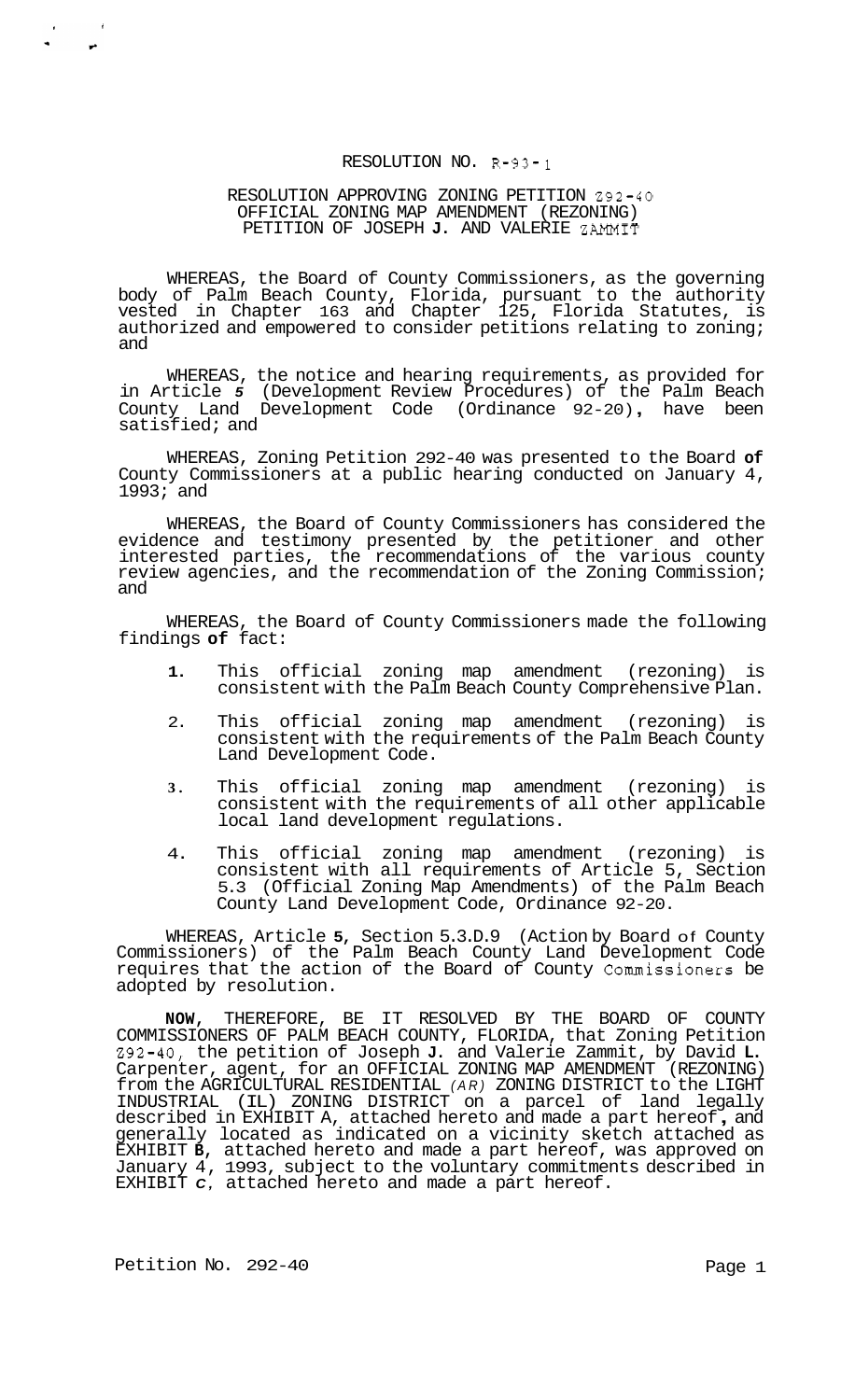Commissioner **Newel1** moved for the approval **of** the Resolution.

The motion was seconded by Commissioner **Aaronson** and, upon being put to a vote, the vote was as follows:

| Mary McCarty, Chair | <b>AYE</b>    |
|---------------------|---------------|
| Burt Aaronson       | <b>AYE</b>    |
| Ken Foster          | <b>ABSENT</b> |
| Maude Ford Lee      | <b>AYE</b>    |
| Karen T. Marcus     | <b>AYE</b>    |
| Warren Newell       | <b>AYE</b>    |
| Carol A. Roberts    | AVE.          |
|                     |               |

The Chair thereupon declared that the resolution was duly passed and adopted this 4th day **of** January, **1993.** 

APPROVED AS TO FORM AND LEGAL SUFFICIENCY

PALM BEACH COUNTY, FLORIDA BY ITS BOARD OF COUNTY COMMISSIONERS

 $BY = \frac{\partial Q}{\partial x}$ UNTY ATTORNEY

Q BY: DEPUTY CLERK 'n the Martin<br>Theodoria  $\mathcal{G}(\mathfrak{g},\mathfrak{g})$  .

**<FILE:H:\WPDATA\PROD\RESOS\Z92-4O.RZ>**

Petition No. 292-40 **Page 2 Page 2**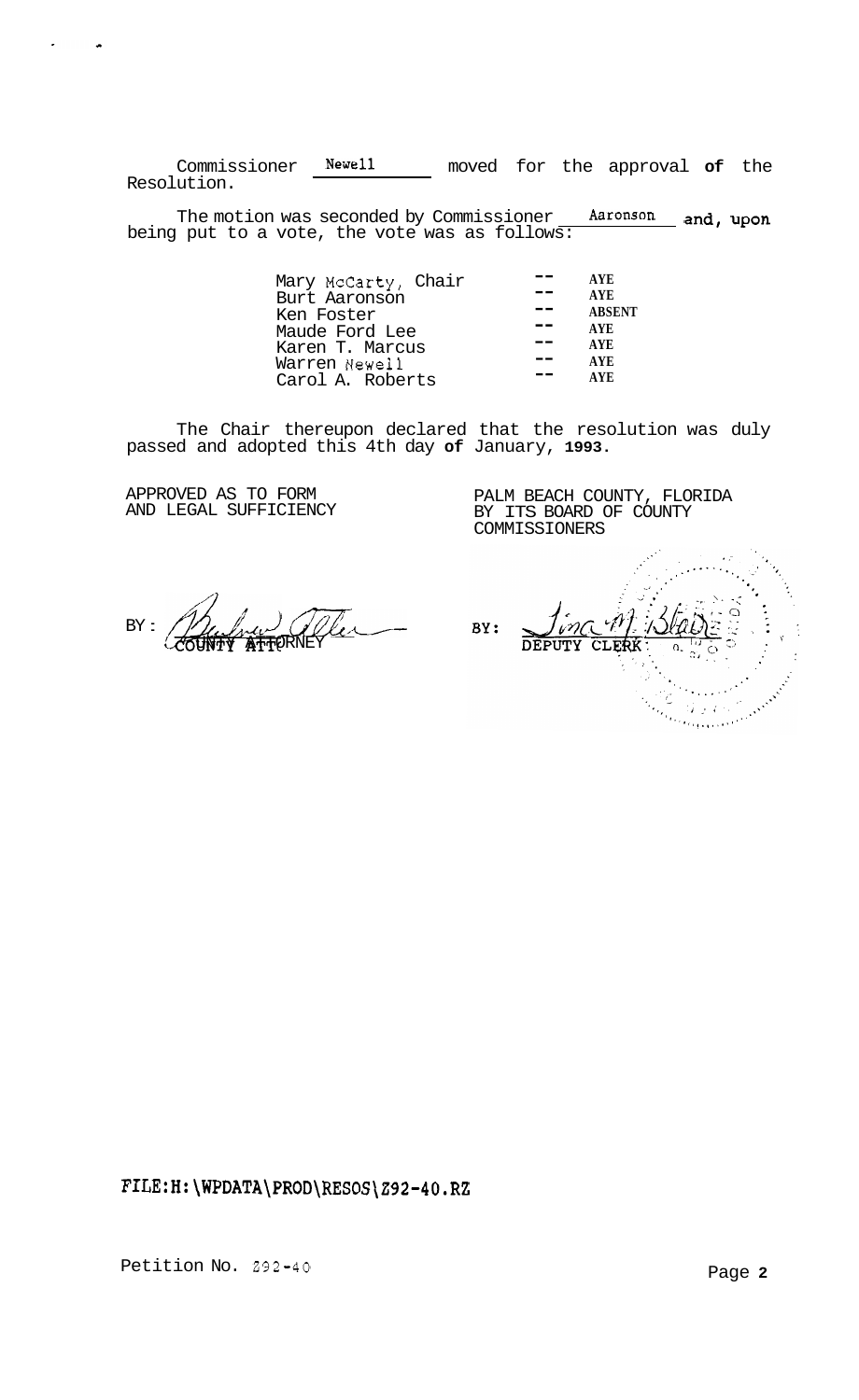LEGAL DESCRIPTION FOR PETITION Z92-40

<span id="page-2-0"></span> $\epsilon$  and  $\epsilon$ 

The north one quarter  $(N 1/4)$  of the south one half  $(S 1/2)$  of the southeast one quarter  $(SE 1/4)$  of Section 36, Township 42, Range 42, Palm Beach County, Florida; Less however the east 1304.29 feet thereof.

**Containing 9.978 acres more or less**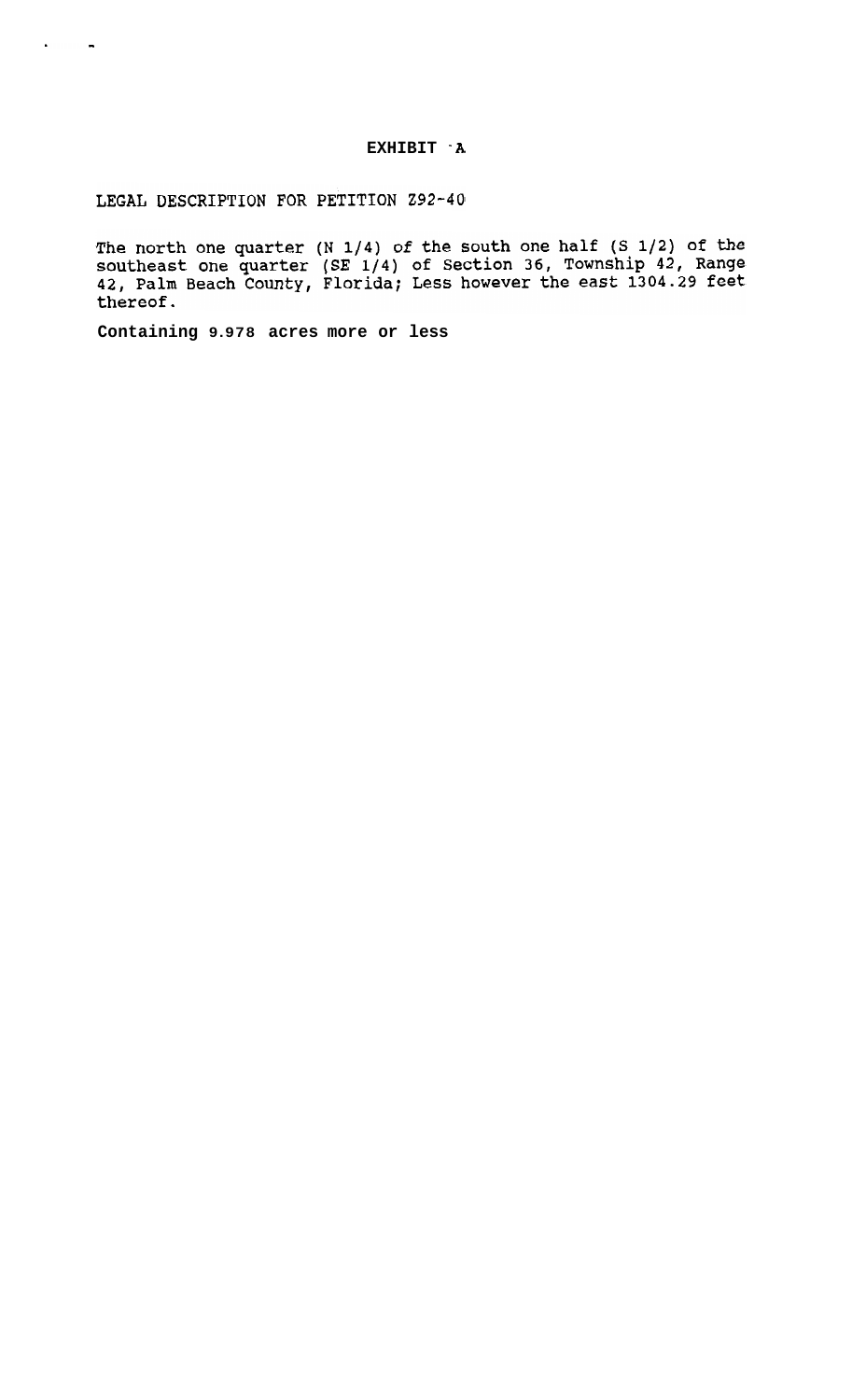**Sec.** 2 *7* Twp. 43 Rng. 42 Viginity **[Quadrant Sheet:](#page-2-0) 3 i Additional Page: 51**<br>Aerial Page: **63-27**  $\frac{1}{2}$  and  $\pm$   $\pm\frac{1}{2}$ Line of the set of the set of the set of the set of the set of the set of the set of the set of the set of the set of the set of the set of the set of the set of the set of the set of the set of the set of the set of the s ستا المصحة Ψ. hier fakter IG IL i.<br>Pi .8 :98 8E  $C<sub>G</sub>$ **AR**  $36.$ þ  $...$ Jill **PART END SALE**<br>Presiding ببيج WANT OF  $\frac{1}{2}$  and  $\frac{1}{2}$  and  $\frac{1}{2}$  and  $\frac{1}{2}$ NIVIERA 080 2071 36<br>39. H7 €5 MAY 21, 1980 RIVIERA  $34.44, 117$ **BEACH TE** UVIERA BEACI<br>DMO 2070<br>HAT 21, 1980 North <u> Marmoralist</u> 5 STREET **Request: The petitioner has applied for an Official Zoning Map Amendment fromthe Agricultural Residential** *(AR)* **Zoning District to the Light Industrial (IL) Zoning District.** 

PETITION NO:  $Z92 - 40$  December 1992

**BCC DISTRICT: 2**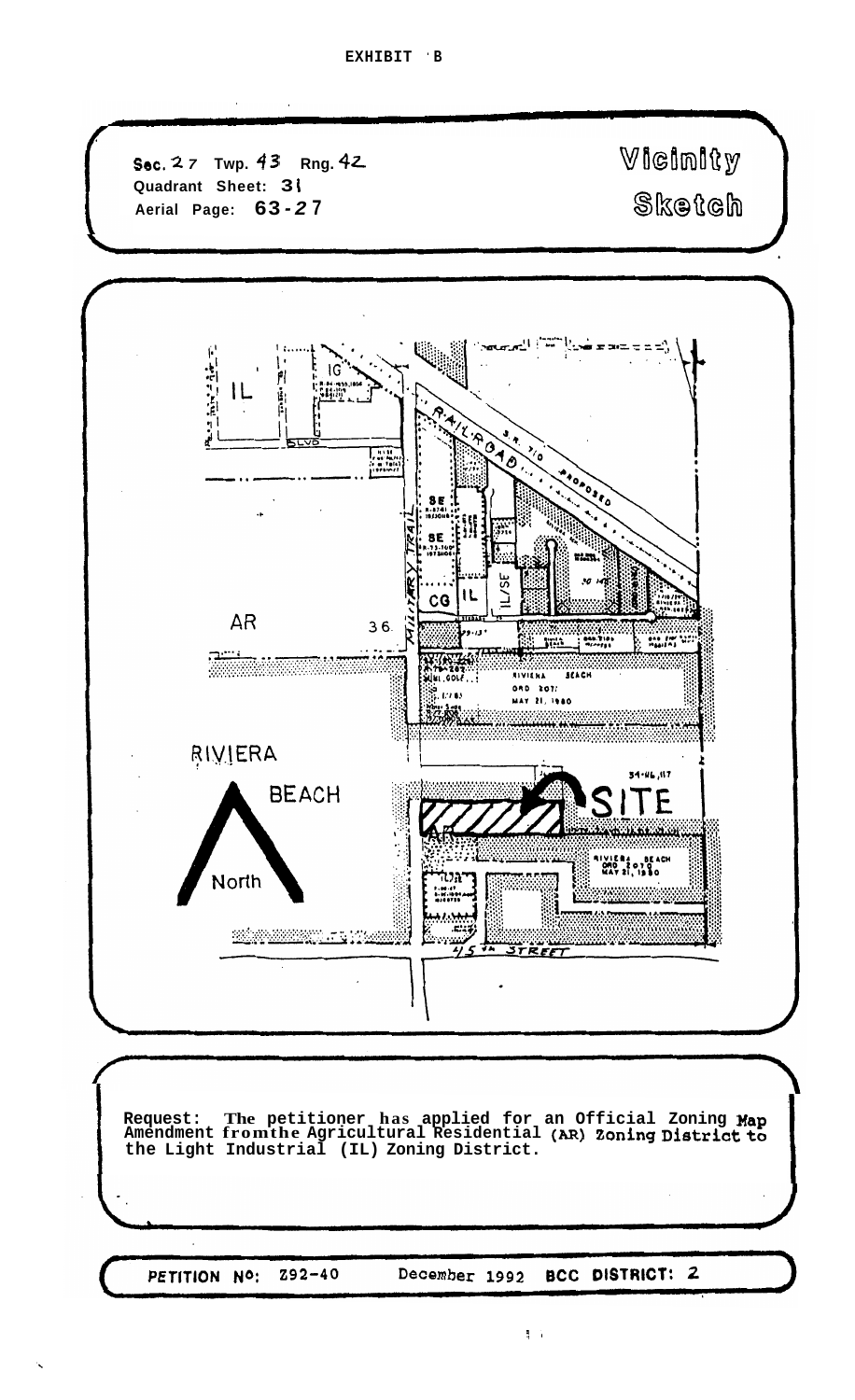### EXHIBIT *C*

## VOLUNTARY COMMITMENTS

- A. ENVIRONMENTAL RESOURCES MANAGEMENT
	- **1.**  A Wellf ield Affidavit of Notification is required by ERM prior to the issuance of the first building perm.it or Final Site Plan certification, which ever occurs first. (BUILDING/ERM)
	- **2.**  Secondary containment for stored Regulated Substances (fuels, oils and other hazardous chemicals) is required. The Department of Environmental Resources Management is willing to provide guidance on appropriate protective measures. (BUILDING/ERM)
	- **3.**  Any proposed excavation is subject to Palm Beach County Land Development Code, Sec. 7.6. An approved littoral zone planting plan is required prior to the issuance of the first building permit or Final Site Plan certification, which ever occurs first. (BUILDING/ERM)

# **B.** HEALTH

 $\sim 100$ 

- **1.** Water service is available to the property, therefore, no well shall be permitted on the site to provide potable water. (HEALTH)
- **2.** The application and engineering plans to construct an onsite sewage disposal system must be submitted and a permit issued by the Health Unit prior to issuance of building permit. (HEALTH)
- **3.** Prior to receiving a permit to construct an on-site sewage disposal system, the applicant shall provide a recorded deed restriction limiting the use of the property to a non-industrial, non-manufacturing use until such time as the property is connected to a public sewer system. (HEALTH)
- C. IRRIGATION
	- **1.** When irrigation quality (IQ) water is available within five hundred *(500)* feet of the property, the petitioner shall connect to the system subject to permitting and/or requirements of the Florida Department of Environlnents **of**  the Florida Department of Environmental Regulations and/or the South Florida Water Management District. The cost for connection shall be borne by the property owner. (UTILITIES)

# D. LANDSCAPE WITHIN MEDIAN

**1.** Prior to site plan certification, the petitioner shall apply **to** the Palm Beach County Engineering and Public Works Department for a permit to landscape all adjacent median(s) **of** all abutting rights-of-way. When permitted by Palm Beach County Department **of** Engineering arld Public Works, landscaping shall consist of a minimum **of'** one **(1)**  fourteen **(14)** foot tall native tree for each thj,rty **(30)**  linear feet of the adjacent median to be planted and appropriate ground cover. Trees may be planted singly or in clusters. All landscaping and maintenance shall **be**  subject to the standards as set forth by the Palm Beach County Engineering and Public Works Department,